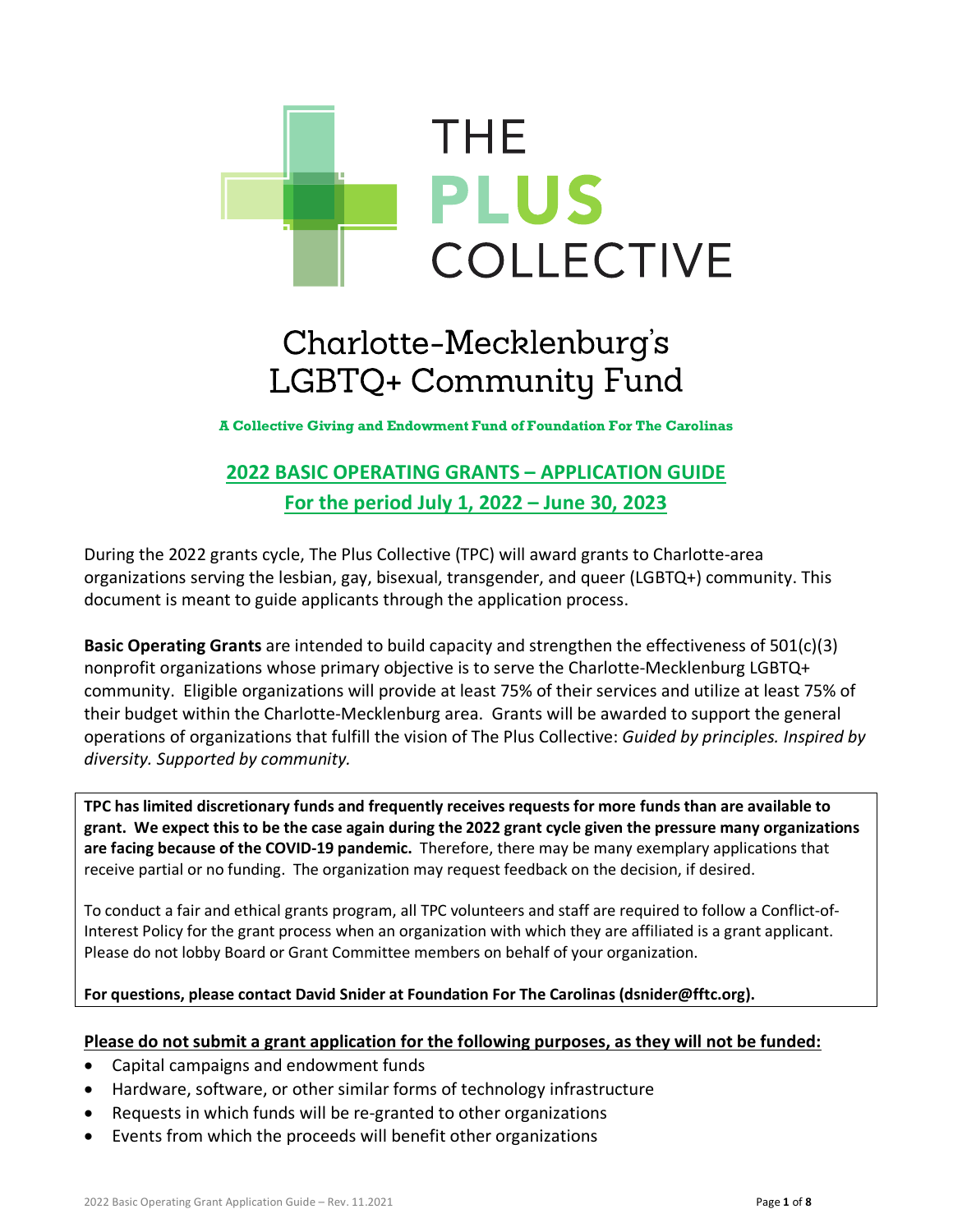- Debt retirement/deficit funding
- Projects that promote policy advocacy, political activity, or religious views
- Activities occurring prior to grant decision
- Projects that are typically the funding responsibility of federal, state, or local government
- New proposals that duplicate existing or established programs or services
- Strategic planning in "ordinary course of business"
- Publication of books (unless being published to be sold to raise additional funding for the organization)

#### **GRANT REQUIREMENTS**

- Grant awards must be made to eligible  $501(c)(3)$  nonprofit organizations and applying organizations must have their  $501(c)(3)$  status at the time the application is submitted.
- Operating grants are only awarded to organizations whose primary objective is to provide services or benefits to the LGBTQ+ community, and eligible organizations must provide at least 75% of their services and utilize at least 75% of their budget within the Charlotte-Mecklenburg area.
- Applicant organizations must attest that at least 75% of their services are provided and at least 75% of their budget is utilized within the Charlotte-Mecklenburg area and must agree to use grant funds solely within Mecklenburg County.
- Applicants may apply for **ONE** Operating grant per annual grants cycle.
- TPC Board and Grants Committee reserve the right to request additional information at any time. Failure to respond to requests for additional information may result in denial of the application and/or disqualification from future grant opportunities.
- Applicants are expected to return funds to TPC if the organization is unable to utilize the funds for the purposes specified in the application or by the grant use deadline.

## FUNDING PRIORITIES

Applicant organizations should exemplify TPC's vision: *Guided by principles. Inspired by diversity. Supported by community.* The organizations' services should support the following:

- Building understanding and appreciation, as well as promoting the value of inclusion within the organization's circle of influence, for LGBTQ+ populations.
- Cultivating leadership opportunities for LGBTQ+ people.
- Engaging and including people with diverse backgrounds, sexual orientations, and gender identity in programs, services, and organizational values.

## FUNDING CONSIDERATIONS

As you complete your application, give special consideration to documenting the following criteria which will be used in making grant decisions:

- **Scope of impact**: The organization has a positive impact on its audience and the Charlotte LGBTQ+ community.
- **Nurtures individuals to actualize their potential**: The organization supports individuals within the LGBTQ+ community on their personal journey through acceptance, pride, support of community and leadership.
- **Presents a positive image of LGBTQ+ people to the community**: The organization presents a fair and positive understanding of people who are LGBTQ+.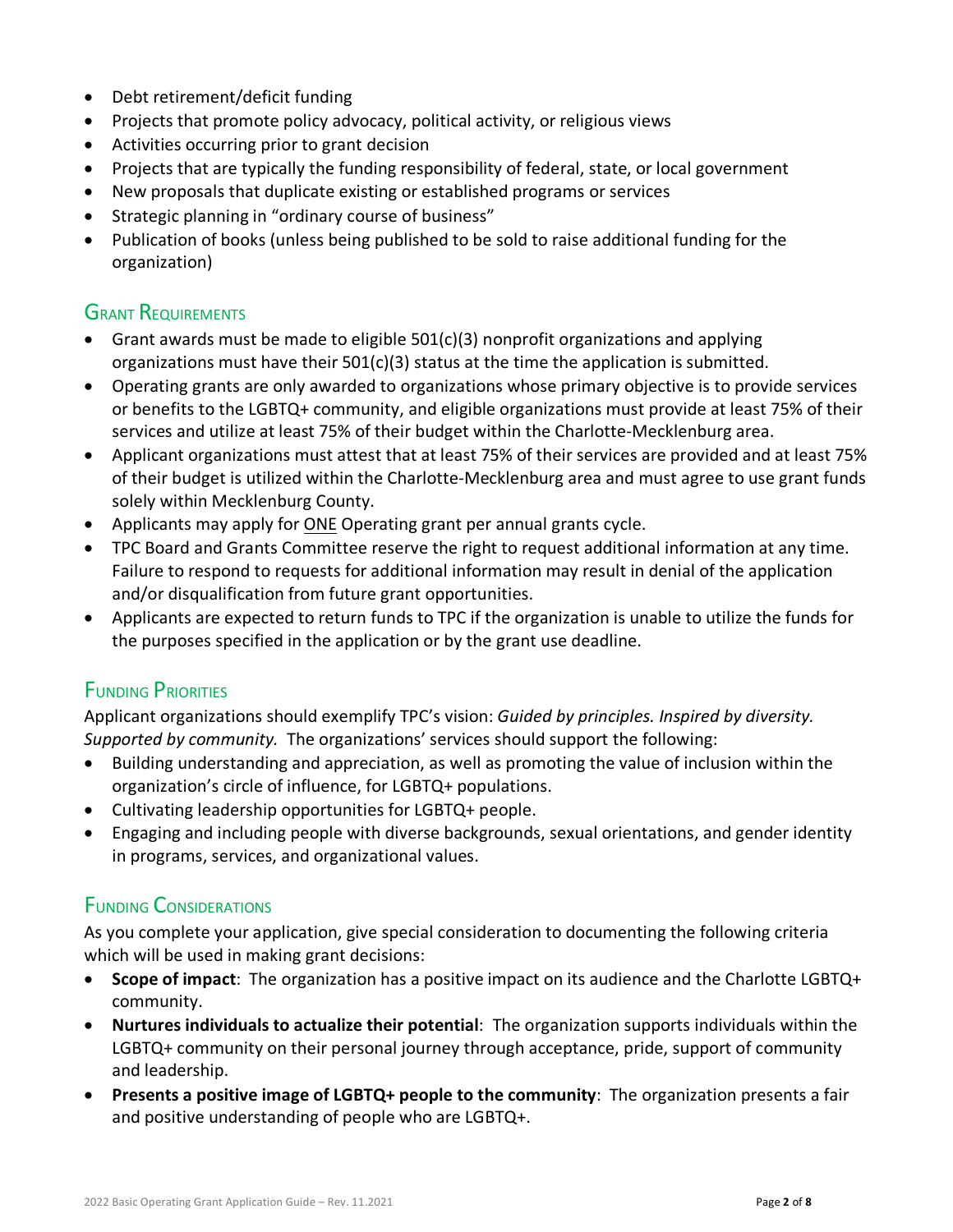- **Effectiveness**: The organization is effective at providing the services and benefits it offers.
- **Diversity**: The organization engages and includes people from diverse backgrounds.
- **Defined measures**: The organization identifies clear objectives and uses metrics and measures to define a successful outcome.
- **Budget**: The organization's budget presents reasonable costs for services performed and an efficient way to achieve the objectives.
- **Organizational experience**: The organization has the appropriate talent, skills, and experience to execute its objectives and effectively utilize grant funds.

Share your passion, your organization's strengths and how you will make a difference through your work. Differentiate yourself from similar organizations.

**TIP**

# **Before You Begin: Strategies for a Successful TPC Basic Operating Grant Application**

# WHERE TO START?

- Clarify your organization's priorities and/or the program's needs before doing anything else. In many cases, this will help you choose the correct application form to submit. **TIP**
- Know your organization's purpose. Are you seeking unrestricted operating support, or funding to underwrite a program, project, or event? Requests for funds to underwrite a program, project, or event, are not being considered during the 2022 grant cycle and should not be submitted.

Do not simply cut and paste from an old application – pay close attention to your dates and details provided.

• If there is already a similar organization or program in the Charlotte-Mecklenburg area, be prepared to discuss the potential impacts in your application. Consider: Does your organization represent an expansion or duplication of services in your area? How is your organization different or better suited to meet the needs of the LGBTQ+ community?

## PREPARING YOUR APPLICATION

- Carefully review the application guidelines and be certain that your request aligns with TPC's vision and priorities.
- **Review all application questions before beginning and decide how to use the questions to tell your organization's story.**
- **Be specific and answer the questions in the application thoroughly. The application should stand on its own and include all information necessary for evaluation without a need for explanation or follow up questions.**
- **Identify clearly defined goals and measurements, including quantitative metrics (e.g., numbers, counts, percentages, etc.) that will be used to track progress and measure success**.
- Content from past applications should only be reused when it appropriately answers an application question. **Do not simply copy and paste content from past applications throughout your application.**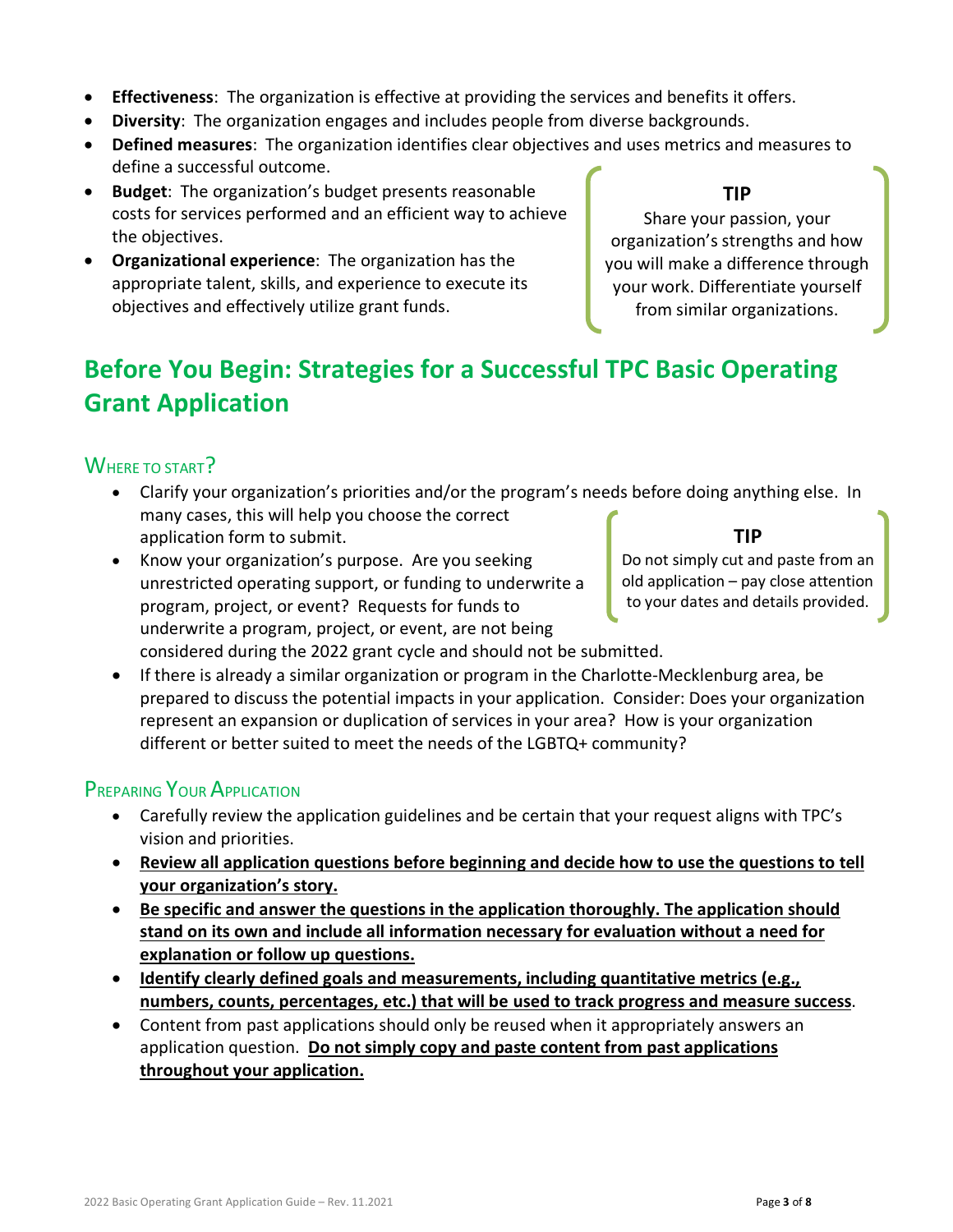# ENSURE THE APPLICATION IS COMPLETE

The Foundation For The Carolinas provides a dashboard to help applicants plan for the information that will be required for the application and to help identify missing information. **TIP**

Generally, the following information is required:

- Basic information on the organization:
	- o Mission statement
	- o Legal name or DBA
	- o Federal Tax ID number
- Financial information:

Almost all funders request at least two years of financial statements that include budget vs. actual dollars. Profit and loss or bank statements alone will

not meet this requirement.

- $\circ$  Include budget vs. actual dollars and total income and expenses for the year, including salaries and other overhead expenses whenever possible. **Use the example provided below and ensure that all information is provided. Failure to provide the requested information in the proper format may result in your application being denied.**
- $\circ$  Include a breakdown of the organization's income sources (e.g., board contributions, member dues, individual donations, corporate sponsorships, foundation grants, ticket sales, etc.).
- $\circ$  Include an explanation for any substantial changes in income or expenses year over year and how the organization is addressing the changes.
- Narrative or needs statement: Knowing the organization's priorities or programmatic needs before beginning the application will help with this section. Describe not only why your organization is requesting support from TPC, but also **how and why it aligns with TPC's priorities**.
	- o Be clear and succinct in your responses.
	- $\circ$  Identify the problem to be addressed and the needs to be met with the funding. What unique service(s) would the community be deprived of if funding is not received? Provide supporting data whenever possible.
	- $\circ$  Describe your organization's objectives, activities, strategies, staffing, and partners.
	- o Consider specifying your plans for ongoing progress at the termination of the grant, particularly if operating expenses are projected to increase and/or if overall funding for the organization has or is expected to decrease. List other financing sources or strategies that are being sought or developed.
- Goals and metrics: What does the organization plan to achieve? Describe the goals and overall impact of the organization, and **include quantitative metrics (e.g., numbers, counts, percentages, etc.) that will be used to track progress and measure success** of the organization. Be specific and minimize subjectivity wherever possible.
- Attachments: Budgets, IRS 501(c)(3) determination letters, NC Solicitation License letters, Board of Director and/or staff list, letters of support from project partners (if applicable), etc.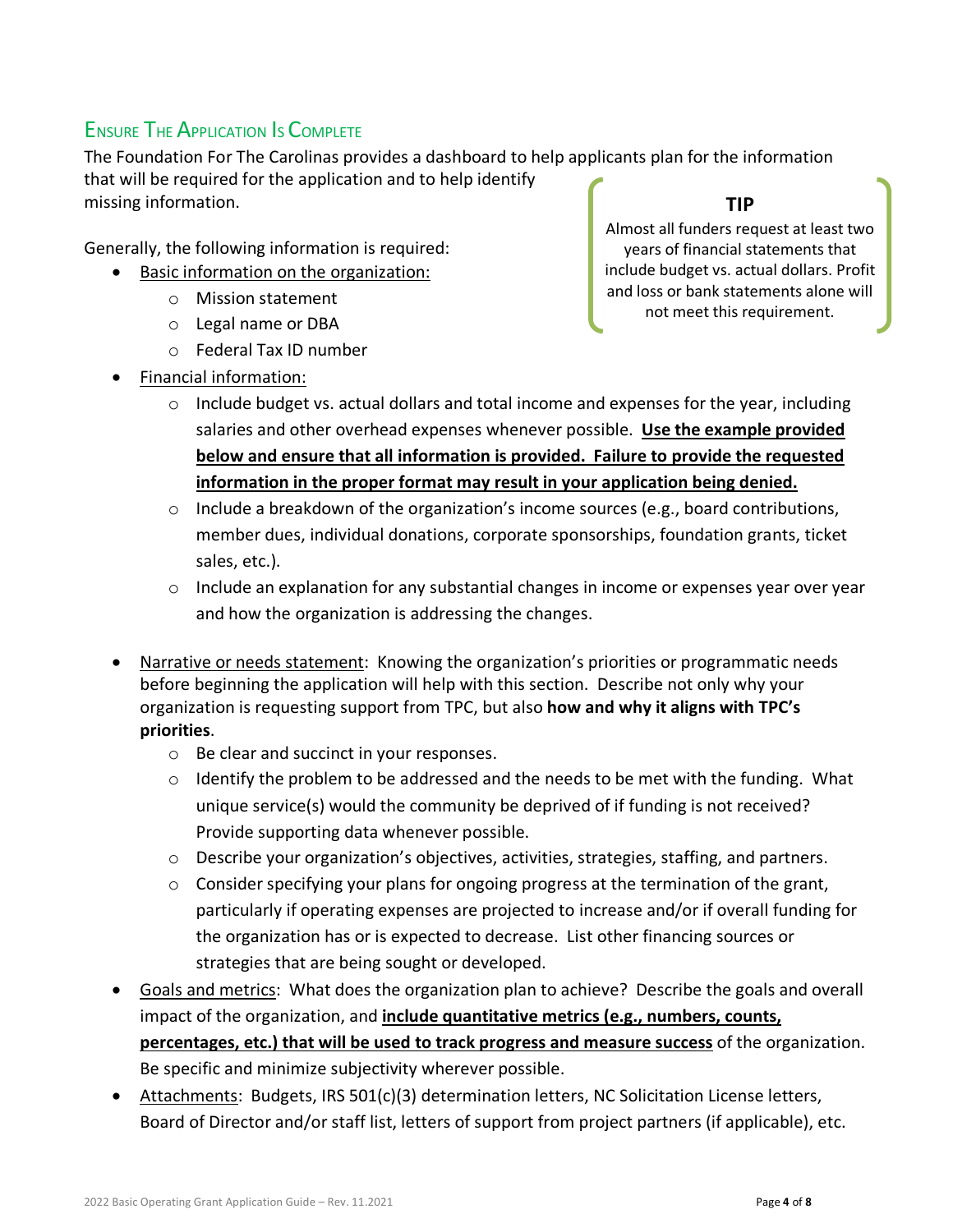- $\circ$  Current fiscal year budget and year-to-date (YTD) actual results should include the following information: income/expense category, annual budget, YTD actuals.
- o Prior two fiscal years' budget compared to actual results including the following information: income/expense categories, annual budget, yearend actuals, variance (+/-).
- o **Use the example provided below and ensure that all information is provided. Failure to provide the requested information in the proper format may result in your application being denied.**
- $\circ$  Board and staff list should include the office held for board members and titles for staff members.

# TEMPLATE FOR PROVIDING FINANCIAL INFORMATION

Below is a sample template for providing financial information for your grant application. You are required to provide financial information for your organization in a budget vs actual format such as this for your two previous fiscal years, and your current fiscal year. You may also consider providing the projected budget for your coming fiscal year. A few tips on presenting your financials are as follows:

- **Clearly label your period of performance for the budget information you are providing. Is it a whole fiscal year, or in the case of the current year, is it less than a complete year?**
- **Current fiscal year budget and year-to-date (YTD) actual results should include the following information: clearly labeled period of performance, income/expense category, annual budget, YTD actuals.**
- **Prior two fiscal years' budget compared to actual results including the following information: clearly labeled period of performance, income/expense categories, annual budget, year-end actuals. You may also include variance (+/-) information.**
- **Logically group your revenue and expense categories so that reviewers can clearly understand your income sources and expenditures.**
- **Do not present your financial information by month.**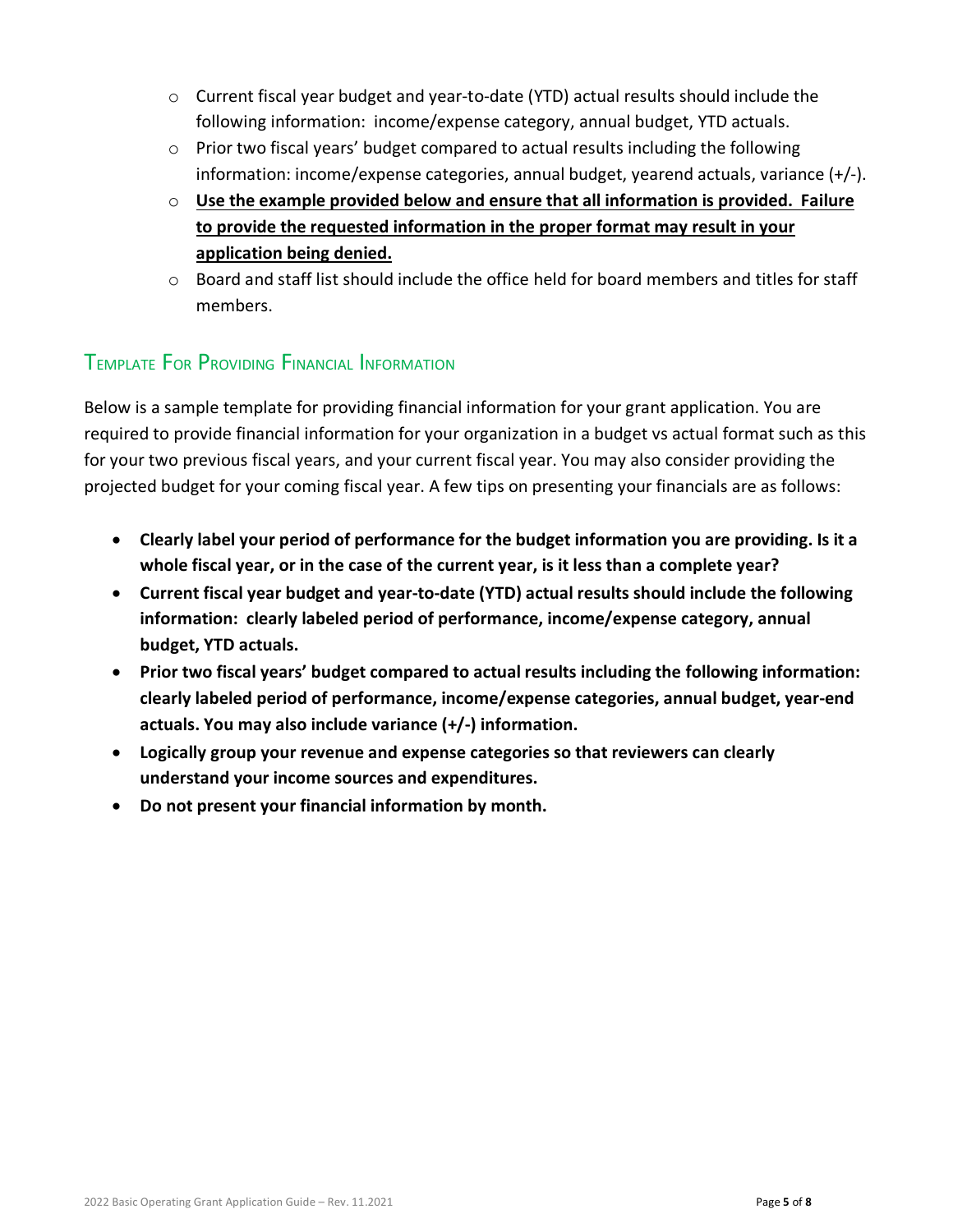# **Your Nonprofit Name Here**

**Sample Budget vs. Actual**

**July 1, 2020 - June 30, 2021**

|                                                  | <b>Total</b> |                |    |               |
|--------------------------------------------------|--------------|----------------|----|---------------|
|                                                  |              | <b>Actuals</b> |    | <b>Budget</b> |
| <b>Revenue</b>                                   |              |                |    |               |
|                                                  |              |                |    |               |
| <b>Earned Revenue</b>                            |              |                |    |               |
| <b>Ticket Sales</b>                              |              | 14,289.00      |    | 17,000.00     |
| <b>Product Sales</b>                             |              | 5,175.26       |    | 6,000.00      |
| <b>Total Earned Revenue</b>                      | \$           | 19,464.26      | \$ | 23,000.00     |
| <b>Contributed Support</b>                       |              |                |    |               |
| <b>Contributions - Individual</b>                |              | 20,000.00      |    | 25,000.00     |
| <b>Contributions - Corporate</b>                 |              | 7,825.52       |    | 10,000.00     |
| <b>Grants</b>                                    |              | 50,000.00      |    | 45,000.00     |
| <b>Fundraising Events</b>                        |              | 20,000.00      |    | 17,000.00     |
| <b>Total Contributed Support</b>                 | \$           | 97,825.52      | \$ | 97,000.00     |
| <b>Total Revenue (Earned + Contributed)</b>      | \$           | 117,289.78     | \$ | 120,000.00    |
|                                                  |              |                |    |               |
| <b>Expenditures</b>                              |              |                |    |               |
| <b>Administrative Expenses</b>                   |              |                |    |               |
| <b>Salary &amp; Benefits</b>                     |              | 53,840.00      |    | 46,455.00     |
| <b>Insurance</b>                                 |              | 926.00         |    | 2,200.00      |
| <b>Postage &amp; Supplies</b>                    |              | 656.22         |    | 300.00        |
| <b>Technology/Website</b>                        |              | 700.00         |    | 652.00        |
| <b>Other Administrative Expense</b>              |              | 628.00         |    | 1,300.00      |
| <b>Total Administrative Expenses</b>             | \$           | 56,750.22      | \$ | 50,907.00     |
|                                                  |              |                |    |               |
| <b>Marketing &amp; Development Expense</b>       |              |                |    |               |
| <b>Advertising &amp; Printing</b>                |              | 5,125.58       |    | 6,000.00      |
| <b>Fundraising Expense</b>                       |              | 201.15         |    | 500.00        |
| <b>Total Marketing &amp; Development Expense</b> | \$           | 5,326.73       | \$ | 6,500.00      |
| <b>Equipment Expense</b>                         |              |                |    |               |
| <b>Equipment</b>                                 |              | 7,716.03       |    | 15,000.00     |
| <b>Total Equipment Expense</b>                   | \$           | 7,716.03       | \$ | 15,000.00     |
|                                                  |              |                |    |               |
| <b>Program Expense</b>                           |              |                |    |               |
| <b>Counseling</b>                                | \$           | 23,500.00      | \$ | 25,000.00     |
| <b>Youth Support Group</b>                       | \$           | 5,930.00       | \$ | 4,400.00      |
| <b>Total Program Expense</b>                     | \$           | 29,430.00      | \$ | 29,400.00     |
|                                                  |              |                |    |               |
| <b>Occupancy Expense</b><br><b>Rent</b>          |              | 17,000.00      |    | 16,000.00     |
| <b>Total Occupancy Expense</b>                   |              |                |    |               |
|                                                  | \$           | 17,000.00      | \$ | 16,000.00     |
| <b>Total Expenditures</b>                        | \$           | 116,222.98     | \$ | 117,807.00    |
|                                                  |              |                |    |               |
| <b>Net Revenue</b>                               | \$           | 1,066.80       | \$ | 2,193.00      |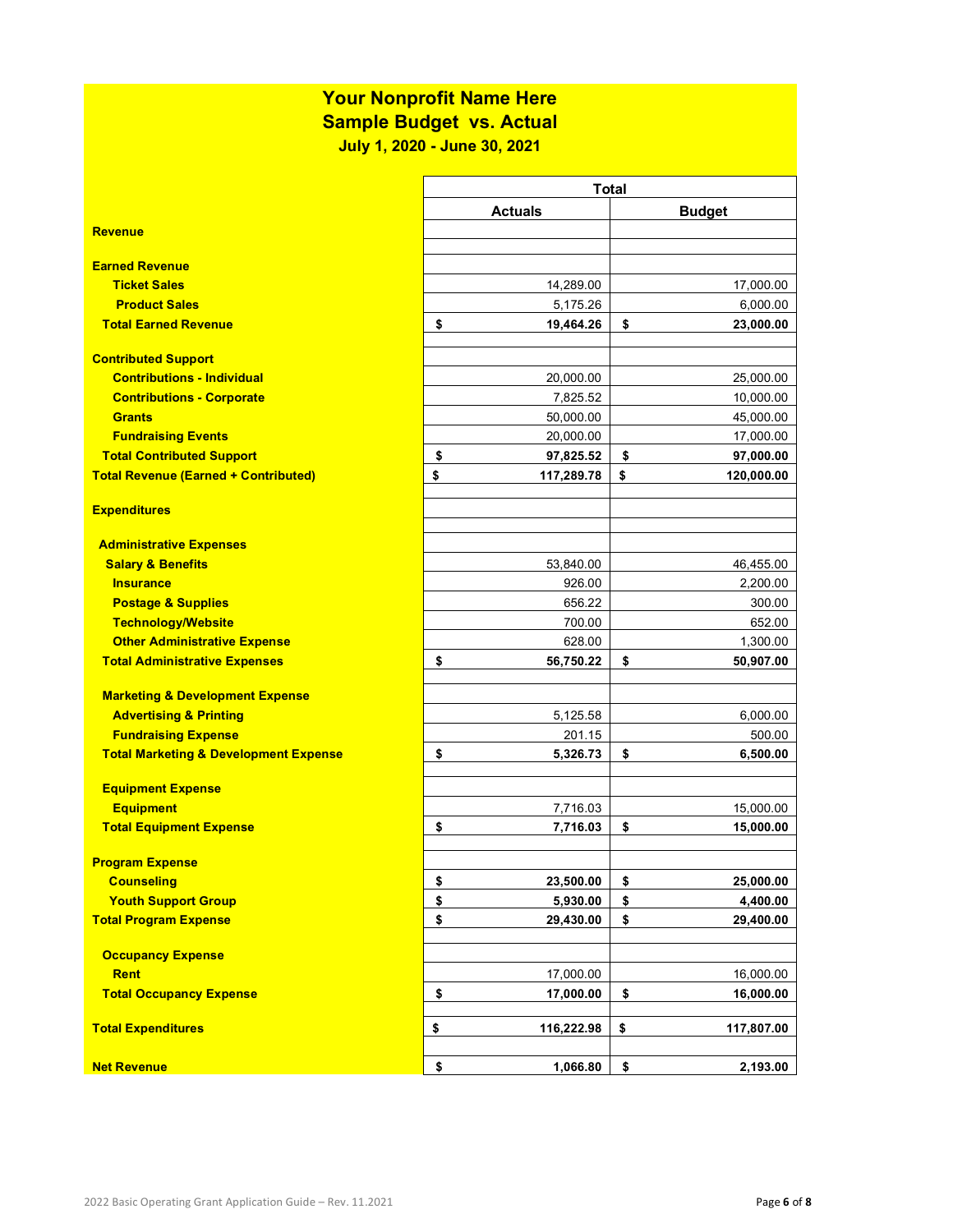# **2022 TPC BASIC OPERATING GRANT CYCLE OVERVIEW**

#### **Online registration**

- Before applying for a TPC grant, all applicants must complete an online registration on the Foundation For The Carolinas website.
- **IF YOU HAVE REGISTERED FOR A PRIOR YEAR GRANT CYCLE OR APPLICATION, PLEASE USE THE SAME REGISTRATION INFORMATION.**

#### **Application availability**

• Grant applications will be available online at [https://fftcgrants.communityforce.com/.](https://fftcgrants.communityforce.com/) beginning January 24, 2022.

#### **Deadline to submit application**

• **Friday, March 4, 2022, 12:00 PM ET** 

#### **Grant application review**

- The Grants Committee reviews all grant applications, and TPC's Stakeholders (donors of \$1,000 or more annually) also have the opportunity to review grant applications and provide their input on grant awards.
- If there are questions on an application, a member of the Grants Committee will reach out to the primary contact listed on the application. Please respond promptly to any questions received.

#### **Grant evaluation reports**

- TPC takes its governance role very seriously and must ensure that grant award funds are spent appropriately and as intended. With limited funds to award, TPC also monitors the effectiveness of funds spent to ensure grants are prioritized effectively and meeting community needs.
- Each grant recipient is therefore required to submit an evaluation report, outlining the results and effectiveness of how the funds were spent. **Failure to provide an evaluation report as required may jeopardize future grant participation and may result in a request to return the funds.**
- Evaluation reports are also used for TPC communications and may be considered in future grant decisions for your organization. This "state of the organization" summary helps TPC understand the results and impact that were achieved using the Operating grant funds.
- **Evaluation Reports for Basic Operating grants will be due June 30, 2023** (reporting period July 1, 2022, to May 31, 2023)

#### **Deadline for using grant funds**

• Basic Operating grant funds must be used on or before May 31, 2023. Funds that are not used by this date must be returned to TPC.